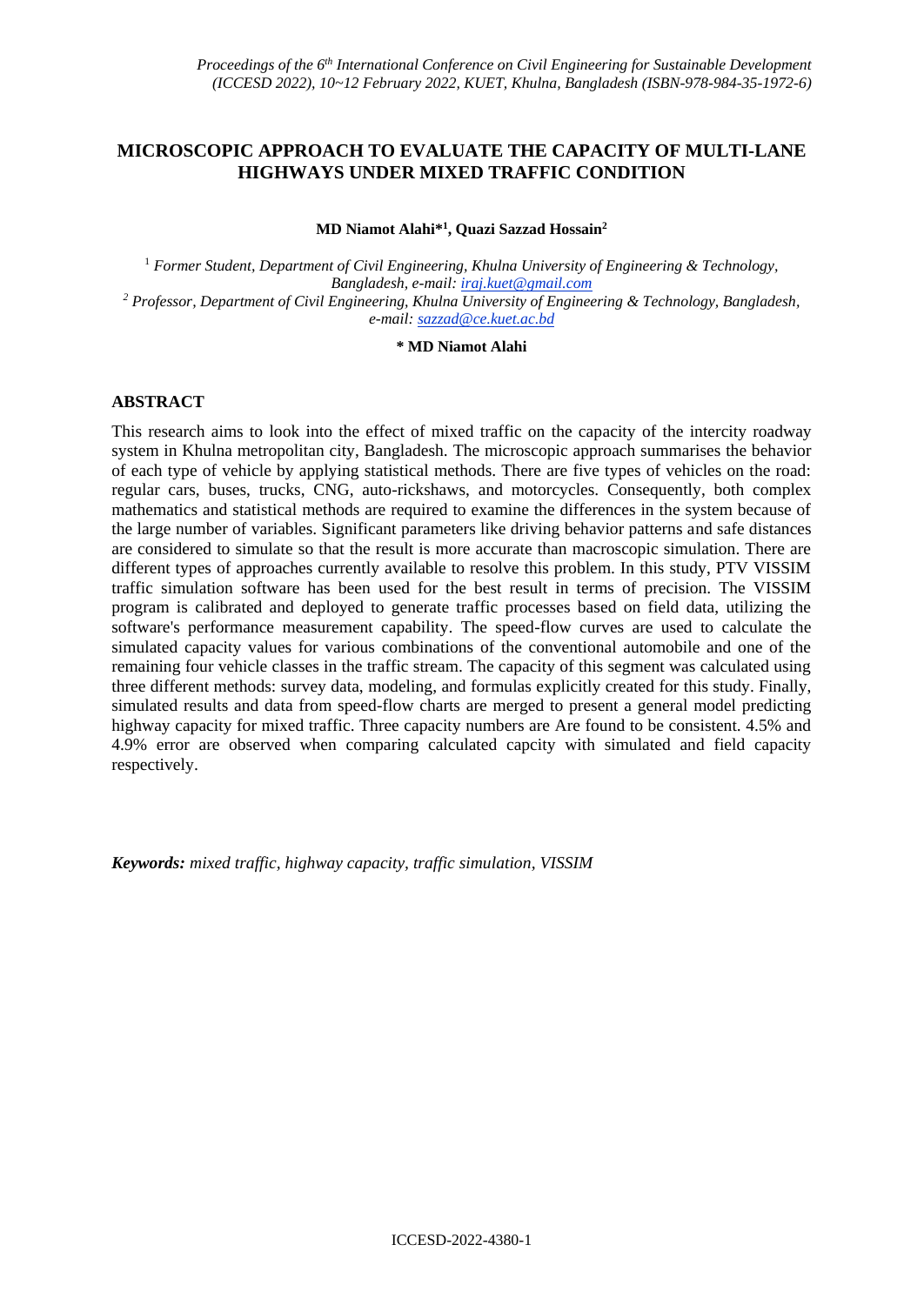# **1. INTRODUCTION**

Mixed traffic condition is a widespread scenario in Bangladesh highways. Especially in the urban area, it is prevalent to see different vehicles moving in the street. Bangladesh's total roads are classified into three categories (RHD, 2010). Among these roads, there are the top five longest roads. They are N1, N2, N5, N6, N7 (Sequences are not written as per the length of the road). N7-7 Road started from Modhukhali (Int. with Z7102) and ended at WAPDA more (Int. with Z7008) with a length of 14.107 km (RHD, 2010). This is road has linked to the Khulna-Jessore highway, including the Khulna Metropolitan zone (RHD, 2010). Different types of vehicles traffic have been observed on this highway starting from heavy truck, medium truck, small truck, large bus, medium bus, micro bus, utility, private car, three wheeler, two wheeler, cycle rickshaw, bi-cycle and other motorized and nonmotorized vehicles. Due to a mixed traffic flow situation, there are uncertainties of generating heavy traffic congestion with traffic accidents.

Bangladesh is still in its developing phase, including the traffic system operation. The transportation system plays a vital role to play in this development. Roads and highways connect to different regions. However, because of the mixed traffic, the roadways are not serving their intended purpose. According to Roads and Highways (RHD) of Bangladesh, the non-motorized vehicle lane's highway capacity should be 1015 pcu/hr. (Tables 6.40, 6.47, RMSS Vol. V11A) The non-motorized vehicle lane is not only used for non-motorized vehicles, despite the fact that capacity has been reduced to under a thousand for mixed traffic. From Heavy trucks to Bi-cycle is passing through that lane. Mixed traffic condition reduces the capacity of the highway along with the utilization properly. As a result, the road is not well utilized, and valuable time is wasted.

The non-motorized vehicle (NMV) lane in Bangladesh is 7m wide and contains two lanes. Due to the interaction of opposing flows, traffic operations on two-lane highways differ from those on divided carriageways. An inbound one and an outbound one. On the roads, many vehicles are always travelling in different directions. Some travel straight ahead, then veer left or right to connect with little side roads. That's why there are so many roundabouts and u-turns leading to the main highway. As a result of these connecting roads, traffic jams occur on highways.

Traffic congestion is becoming more intense day after day. The huge amount of vehicles, the deteriorating infrastructure, and the flawed administration of the development are the main factors for increased traffic congestion. Congestion causes slower speeds, longer trip durations, and increased traffic queueing. Urban traffic congestion has risen dramatically. When traffic demand is high enough, vehicle interaction slows the flow of traffic, causing congestion.

However, despite the fact that these roads were designed in accordance with national highway laws, the excess capacity might not only be hazardous to the roads but also raise the expense of reconstruction, repairing, and maintenance. There is no other option for re-constructing these roads because it would cut Khulna off from the rest of the country. This has a negative economic impact on the Khulna region.

In the context of studies on mixed traffic flow behavior, (Dey, 2006) used traffic simulation modeling program to determine capacity of two-lane rural roads under mixed traffic conditions. Authors described the effect of vehicle composition on highway capacity through simulation and the model was applied for estimation of passenger car units for various types of vehicles.

For this aim, one roundabout has been selected in the N7 national highway passing through Khulna metropolitan zone. This selected road leads towards the Raligate bus stoppage to the Maniktala bus stoppage. Like in all other regions of the country, Maniktala is such a place that belongs to the N7 highway, where mixed traffic generates simultaneous congestion every day. It is tricky to examine the traffic flow here as it is not uniform but mixed. That is why the author decided to assemble the field data from this locality for a more commendatory outcome.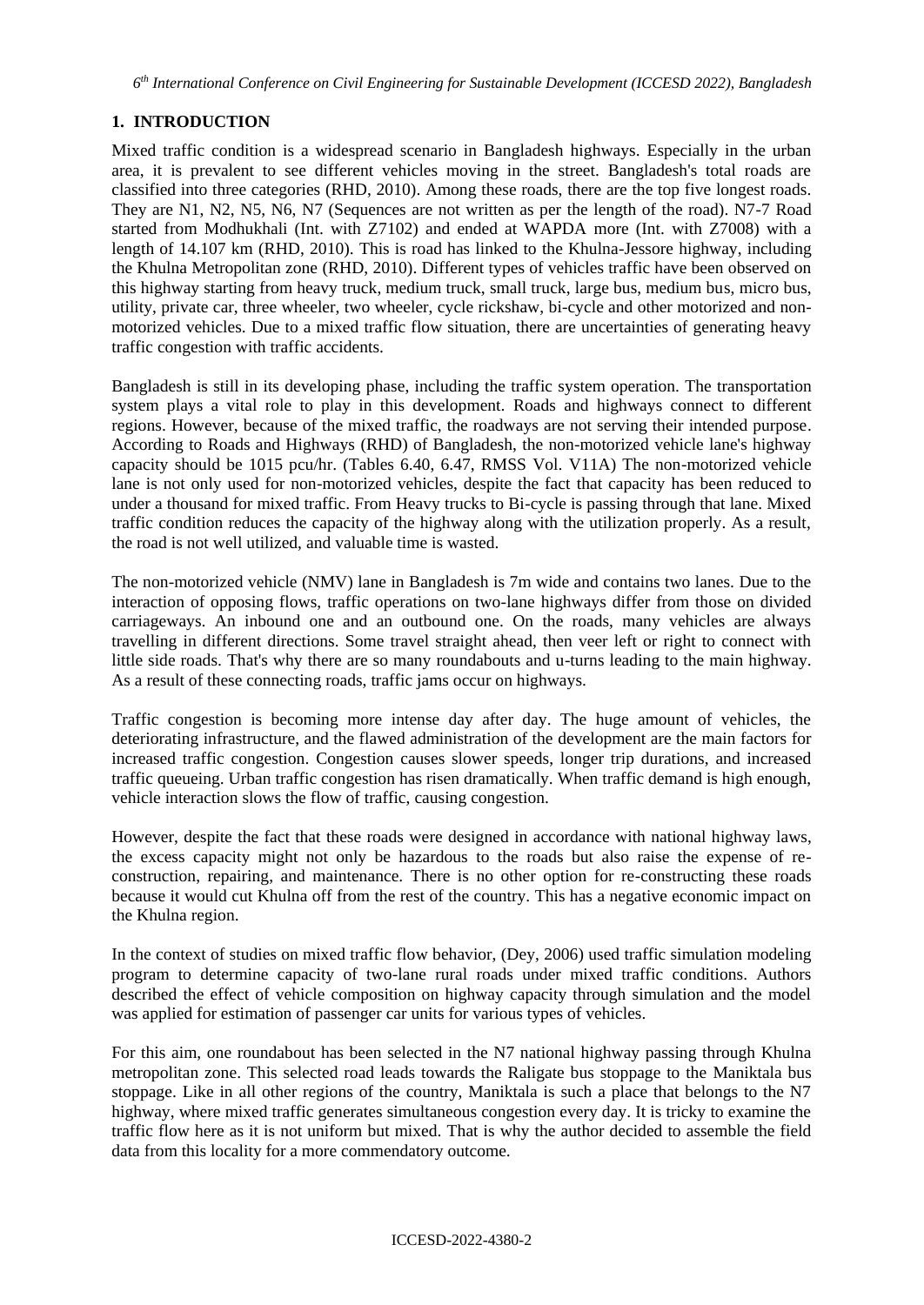# **2. METHODOLOGY**

The study's goal is to show how a highway's traffic mix affects its capacity. The construction of speed-flow curves for various traffic mix conditions would be required, and they could not be derived from field data. As a result, the application of VISSIM for microscopic traffic simulation is employed in this proposal. Since this program was designed for use in both the US and Germany, it must first be calibrated for mixed traffic circumstances before being used in desired section.

## **2.1 Field Data Collection and Analysis**

Khulna city was selected for the study area. One of the significant national highways, N7, has crossed through this metropolitan city and is linked with Jessore and Dhaka highway. This highway is always congested as this is one of the feasible routes connected with Mongla port.

"Raligate towards Maniktola" (Figure: 1) intersection was selected for the study area to collect traffic flow and speed data. For speed determinations, a 100-meter-long longitudinal segment was created on the selected sections. Because it was a two-lane road, monitoring inbound and outgoing traffic movement necessitated a side change. The camera was placed on a tripod in a suitable location from which both lanes could be observed (Figure: 2).



**Figure 1: Raligate Intersection** Figure 2: Camera Locations

To make the analysis more valuable and data-driven, vehicles with similar physical and operating conditions were grouped. All vehicles were divided into five groups: minibusses, cars and buses (CS), utility vehicles (CB), large and average trucks (HV), mahindra and CNG (3W), and motorcycles (2W). On Bangladeshi roads, even within the same car category, there are numerous types. As a result, vehicles are divided into small cars (regular) and large cars. Table 1 displays the speed parameters and vehicle composition in the mixed traffic recorded in the field.

| <b>Speed Parameters</b>     | Type of Vehicle, Speed (km/h) |       |       |      |      |
|-----------------------------|-------------------------------|-------|-------|------|------|
|                             | CS                            | Cν    | HV    | 3W   | 2W   |
| Maximum                     | 67.4                          | 90    | 60    | 60   | 80   |
| Minimum                     | 40                            | 70    | 40    | 25   | 50   |
| Average                     | 52.7                          | 80    | 45    | 35   | 55   |
| 85 <sup>th</sup> Percentile | 46.5                          | 80.75 | 55.24 | 41.2 | 50.2 |
| <b>Traffic Composition</b>  | 7%                            | 4%    | 6%    | 67%  | 16%  |
| Speed Limit (km/hr)         |                               |       | 80    |      |      |

Table 1: Traffic patterns and speed limits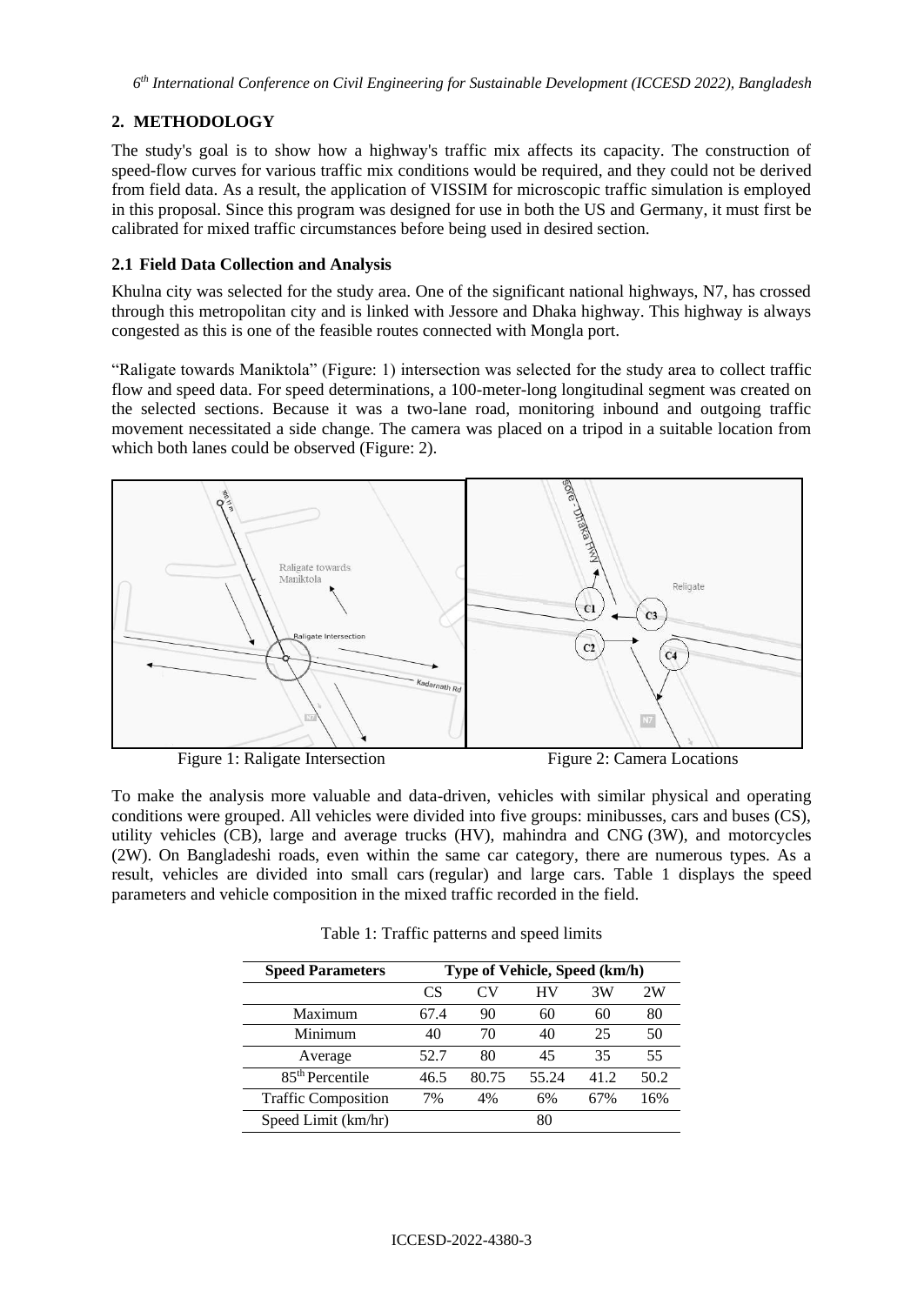#### **2.2 Peak Hour Volume and Factor**

During the busiest time of the day, the peak hour volume is the number of vehicles using the route, lane, or lane subgroup in concern at that time. Passenger car units are commonly used to express peak hour traffic volume since converting all cars to passenger car units is more accurate. From the field data, we can calculate the Peak Hour Factor (PHF) as well as the actual flow rate (Table 3). PCU factors for different types of vehicles in Bangladesh is shown in Table 2.

| <b>Vehicle Type</b>  | <b>PCU Value</b> |
|----------------------|------------------|
| Truck                | 3.0              |
| <b>Bus</b>           | 3.0              |
| Minibus              | 3.0              |
| Utility              | 1.0              |
| Car                  | 1.0              |
| Baby taxi            | 0.75             |
| Motorcycle           | 0.75             |
| Bicycle              | 0.5              |
| Cycle Rickshaw       | 2.0              |
| <b>Bullock Cart</b>  | 4.0              |
| Source: (RMSS, 2010) |                  |

Table 2: Passenger Car Unit (PCU) values

|  |  |  |  | Table 3: Actual Flow Rate Calculation |
|--|--|--|--|---------------------------------------|
|--|--|--|--|---------------------------------------|

| <b>Internal Volume (pcu/h)</b> | Peak Flow (pcu/h) | <b>PHF</b>  | pcu/h |
|--------------------------------|-------------------|-------------|-------|
| 84                             | 873.5             | 0.913702929 | 956   |
| 99.5                           |                   |             |       |
| 133                            |                   |             |       |
| 121.5                          |                   |             |       |
| 192.75                         |                   |             |       |
| 239                            |                   |             |       |
| 230.75                         |                   |             |       |
| 200.25                         |                   |             |       |
| 203.5                          |                   |             |       |
| 177.5                          |                   |             |       |

Peak hour traffic volume is essential to determine to evaluate the capacity and other parameters because it represents the most critical time period. This study is carried out considering this key factor. Table 3 represents internal volume of traffic flow, which is determined through recording 15 minutes peak volume data.

It is mentioned earlier that to study the impact of mixed traffic, it is required to develop speed-flow curve for different types of traffic mix.

#### **2.3 Macroscopic Analysis**

The movement of one travel demand parameter concerning another is represented in a macroscopic stream model. The relationship between speed and density is the most important of these (Figure 3). Greenshield proposes the initial and most basic relationship between them in equation (1).

$$
U = U_f - \left[\frac{U_f}{K_j}\right] \times K \tag{1}
$$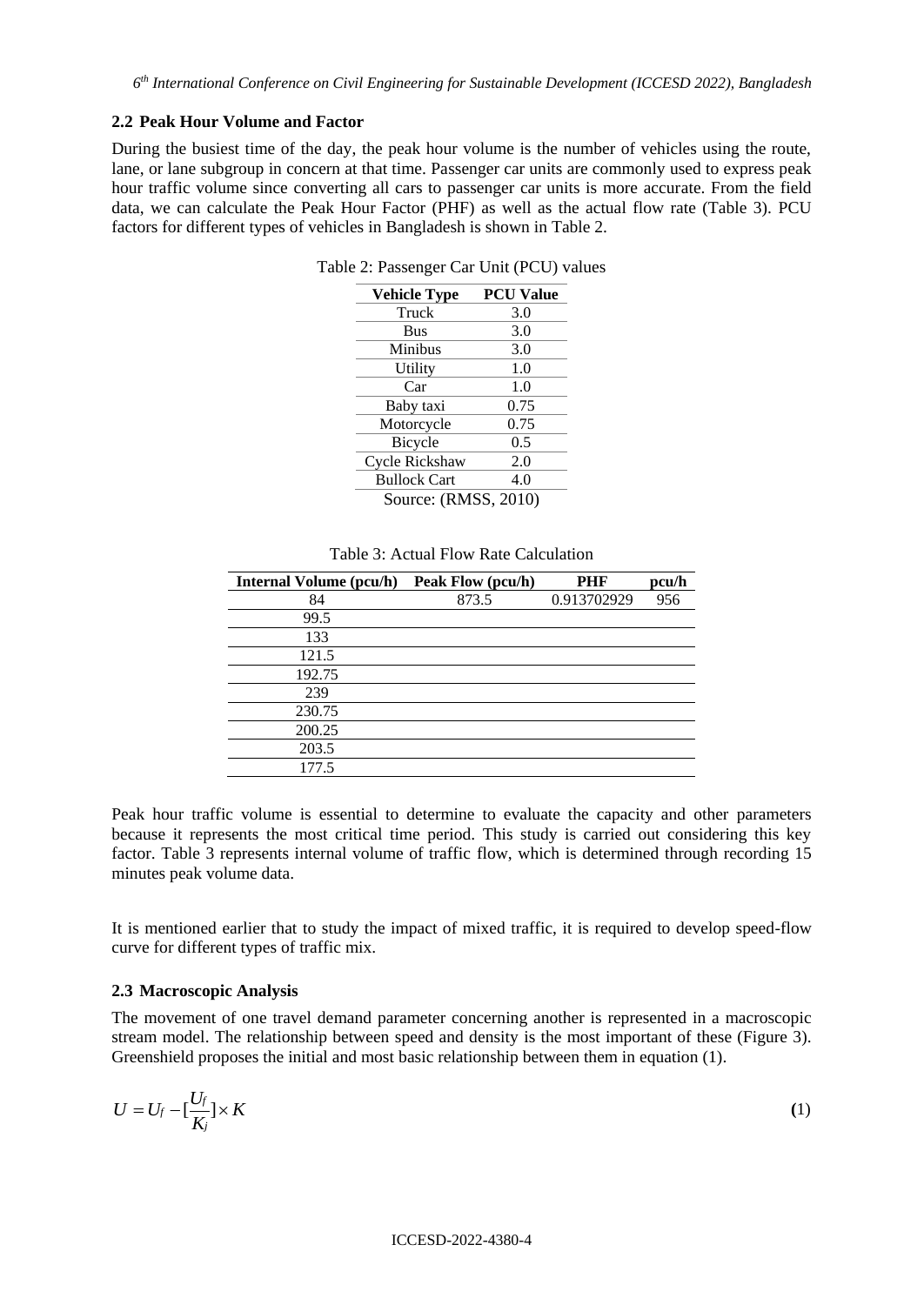Where, *U* is the mean speed at density *K*,  $U_f$  is the free speed and  $K_j$  is the jam density. Figure 4 shows the relation between speed and flow. This flow-density relationship has a parabolic form, as shown in Figure 4 and can be estimated from equation (2).

$$
Q_{\text{max}} = K \times V \tag{2}
$$



Figure 3: Relation between speed and density



Figure 4: Relation between flow and density

ICCESD-2022-4380-5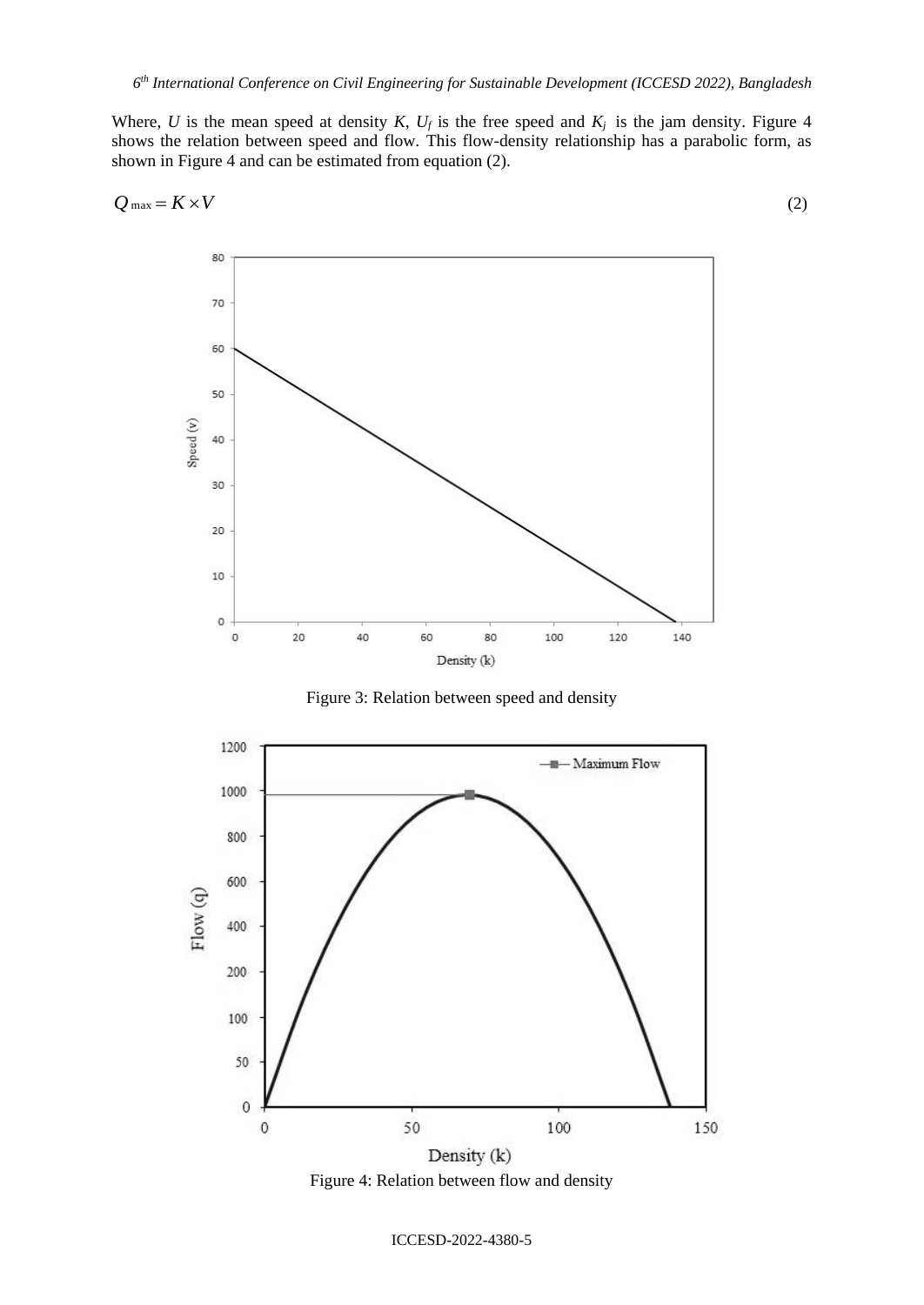Now, using equation (2), flow is estimated over the entire density and speed range. The speed-flow curve is created with the entire range, and theoretical capacity is calculated. Superimposing field data on the theoretical curve in Figure 5 illustrates that field data follows the Greenshield curve. The Greenshield model was proven to be the best suitable in a mixed traffic situation since the velocity of the stream of traffic begins to drop with volume right at the curve's inception.



Figure 5: Speed-Flow Relationship for two-lane divided highway

# **2.4 VISSIM Model and Input Parameters**

VISSIM is a behaviour pattern, microsimulation model for complex traffic conditions on highways, city streets, and public transportation. The VISSIM's primary input data requires particular specific road design, type of vehicle measurements, traffic mix, and expected vehicle speed parameters. VISSIM simulates networks based on their trajectory, utilizing a psycho-physical driver modelling approach established by (PTV, 2011).

This model has ten different driver behaviour characteristics, numbered CC0 to CC9, that correlate to different driving scenarios, including free-driving, approaching, pursuing, and slowing. The default values for these parameters can have a significant impact on the simulation results. The projected capacity is quite sensitive to specific parameters, such as CC0 and CC1, that influence driver behaviour in the simulation. (Chitturi & Benekohal, 2008).

### **2.5 Calibration of Parameters**

Standstill distance (CC0) and time headway (CC1), these two variables need special consideration throughout simulation model readjustment to replicate the movement of traffic in a field correctly. The amount recorded into the model is constantly in vehicles per hour with a user-defined transport mix. One kilometre of connection length was built in VISSIM, and the properties found in the survey area were assigned. The capacity was calculated to be 1457 pcu/h/dir with standard input variables, much higher than the field capacity of 956 pcu/h/dir. It indicates that the capacity is increased when using the preset simulation parameter values. The default settings of several parameters in VISSIM's car-following model tend to enhance stream speed. As a result, the safety distance parameters for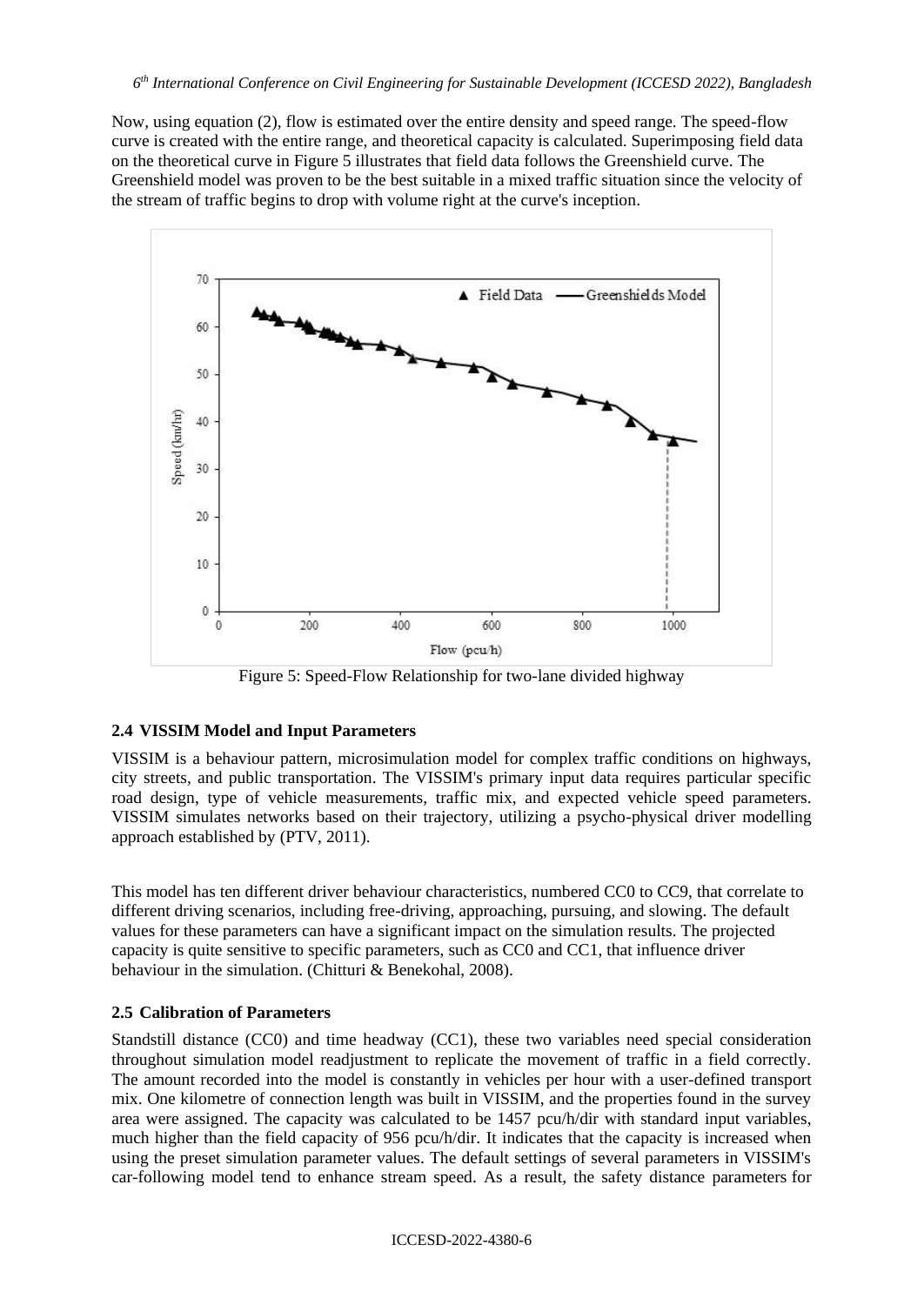additional vehicle classes were calibrated. (Shukla & Chandra, 2011) developed a traffic simulation program to examine the properties of multilane-divided highway flow of traffic.

When more than one type of vehicle is present in a mixed traffic situation, traffic stream weighted mean can be calculated using equations 3 or 4 for CC0 and CC1 correspondingly:

$$
CCOmixed=CCOCS×PCS+CCOCB×PCB+CCOHV×PHV+CCO3W×P3W+CCO2w×P2W
$$
\n(3)

 $CC1_{mixed} = CC1_{CS} \times P_{CS} + CC1_{CB} \times P_{CB} + CC1_{HV} \times P_{HV} + CC1_{3W} \times P_{3W} + CC1_{2W} \times P_{2W}$  (4)

Where CC0*i* and CC1*i* are the parameter values for the homogeneous traffic stream of the i<sup>th</sup> type of vehicle, and P*i* is the percent share of the i<sup>th</sup> type of vehicle in the mixed traffic stream.

For modelling a two-lane road with mixed traffic, determined estimations of the CC0 and CC1 variables were produced. The data was incorporated into a driving behaviour model, and simulation tests were performed at low, medium, and high volume levels. Based on simulated data, a speedvolume relationship was established to evaluate the capacity of the street in a combined traffic stream. The simulated volume based on their driving behaviour parameters was estimated and shown in Table 4.

| <b>Similar</b> | Simulated Capacity $CC0(m)$ $CC1(m)$ |     |         |
|----------------|--------------------------------------|-----|---------|
| Vehicle        | (veh/h)                              |     |         |
| CS             | 75                                   | 1.1 | 1.1     |
| CВ             | 120                                  | 1.4 | 1.5     |
| HV             | 175                                  | 2.3 | 1.7     |
| 3W             | 405                                  | 1.3 | $0.8\,$ |
| 2W             | 253                                  |     | 14      |

Table 4: Simulated capacity for similar traffic streams

CC0 and CC1 factors are regarded to be reliant on the types of vehicles and their percentage participation of the traffic stream in mixed traffic. As a result, the safety distance values (CC0 and CC1) were calibrated for additional vehicle types as well. In VISSIM, a homogeneous traffic stream of single-category vehicles such as CB, HV, 3W, and 2W was simulated separately, and the CC0 and CC1 parameters were changed to find capacity values as close to the indicated values as possible. Table 4 shows the capacity values determined by VISSIM, as well as the related CC0 and CC1 values.

# **3. ILLUSTRATION OF MIXED TRAFFIC OVER CAPACITY**

The simulation program was ran with two types of cars to see how traffic mix affected capacity: a regular car and one of the other four types of vehicles are available. Additionally, the second car category percentage in the stream was varied to determine the capacity value under various traffic patterns. There are four vehicle types: CB, HV, 3W, and 2W. This approach is carried out separately for each vehicle type. In VISSIM, a two-lane road segment with varying proportions of second category cars in a regular car traffic stream was simulated with different ratios of second category vehicles. A speed-volume curve was created from the simulated data, then used to calculate capacity values for different traffic combinations. For a two-lane split roadway with standard cars and heavy vehicles in the customary proportions, Figure 6 shows the speed-volume relationship for the highway.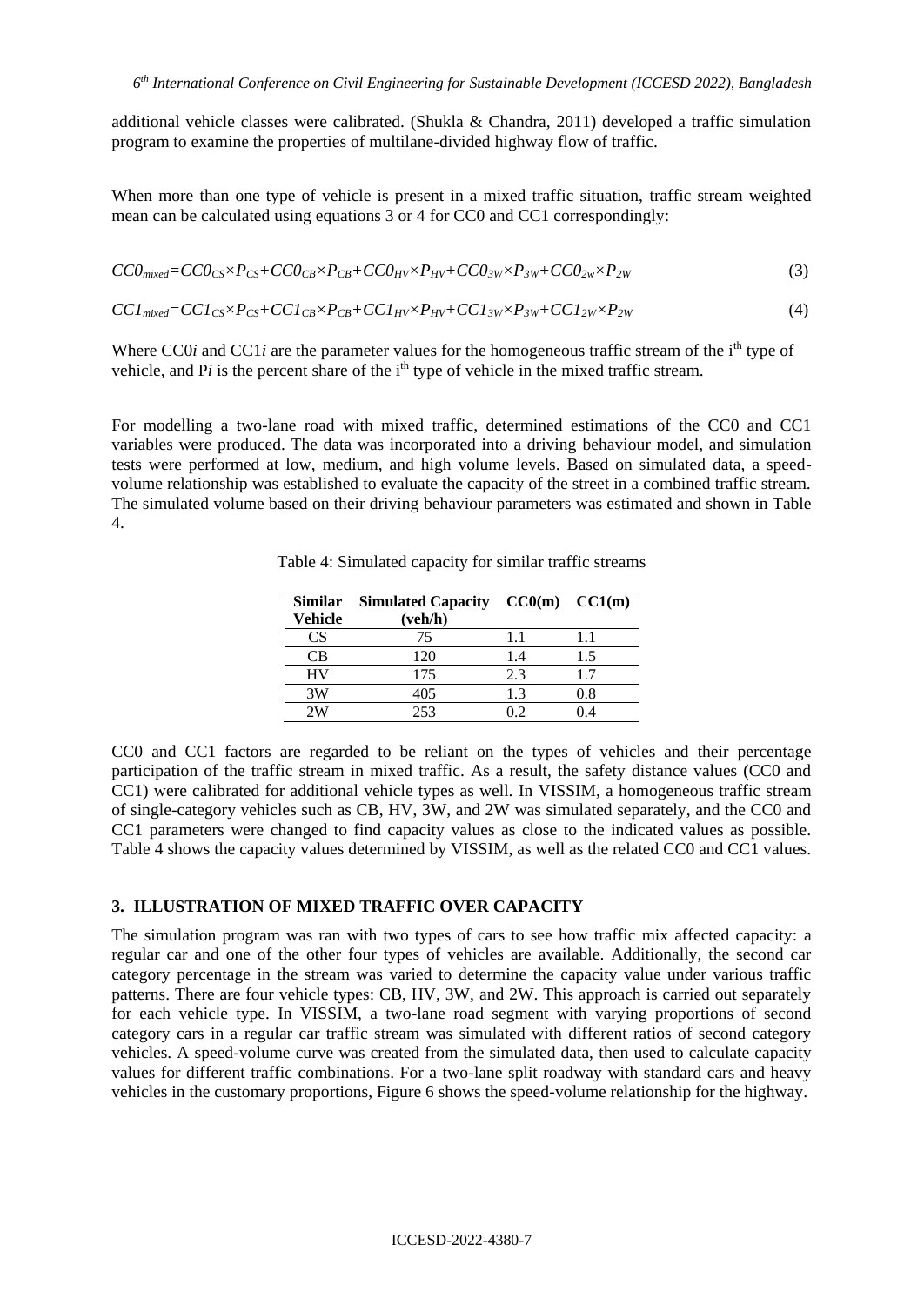

Figure 6: Impact of heavy vehicle on the stream volume from simulation data

The additional vehicle groups are represented in their usual percentages in Table 5, which shows the capacity obtained from the curves.

| <b>Type of Vehicle</b> | Directional capacity (veh/h) |      |     |     |     |
|------------------------|------------------------------|------|-----|-----|-----|
|                        | at second category share     |      |     |     |     |
|                        | $0\%$                        | 10 % | 20% | 30% | 40% |
| CВ                     | 956                          | 865  | 780 | 551 | 342 |
| HV                     | 956                          | 735  | 578 | 414 | 322 |
| 3W                     | 956                          | 915  | 872 | 765 | 687 |
| 2W                     | 956                          | 935  | 856 | 778 |     |

Table 5: Two-lane motorway capacity for two vehicle types

Table 5 shows the effect of the proportion of second-category vehicles in the traffic stream on highway capacity. It represents directional volume of different vehicles on the mixed traffic stream with respect to the second-category share at 0, 10, 20, 30 and 40 percent.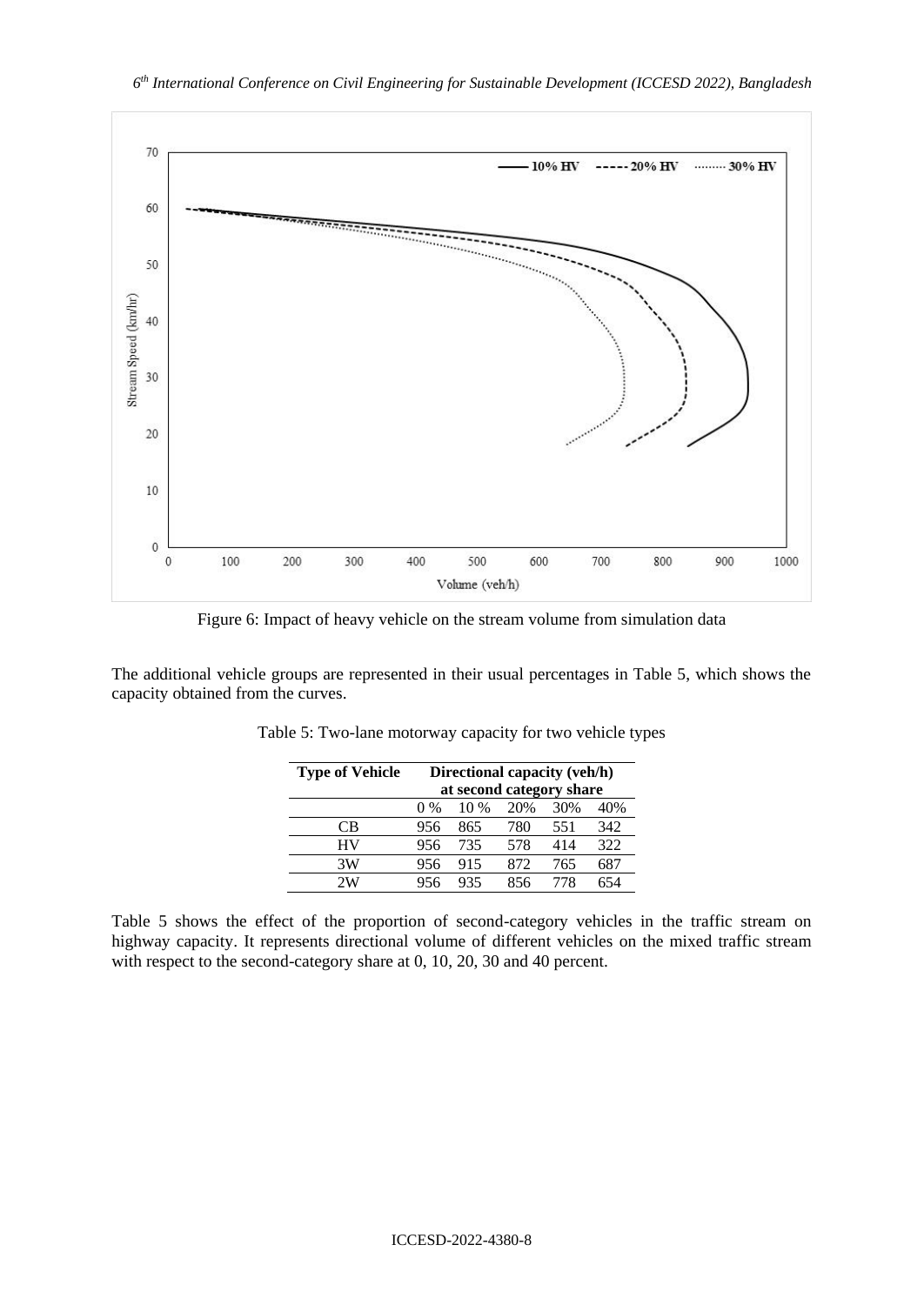

Figure 7: Capacity at different traffic composition

The relationship between directional capacity and the percentage of cars in the later category in the traffic stream is seen in Figure 7. Equation following shows the straight line relationships generated from these plots:

| $C_{mix} = 956 - 13.36 \times P_{CB}$ | (5) |
|---------------------------------------|-----|
|---------------------------------------|-----|

| $C_{mix} = 956 - 15.89 \times P_{HV}$ | (6) |
|---------------------------------------|-----|
| $C_{mix} = 956 - 6.88 \times P_{3W}$  |     |

$$
C_{mix} = 956 + 6.26 \times P_{2W} \tag{8}
$$

In the preceding calculations, the constant term is purposefully fixed at 956, which is a two-lane highway's capacity in all normal vehicle conditions Equations (5) to (8) can now be coupled to compute highway capacity in the presence of all five categories of cars at the same time.. It is provided by:

$$
C_{mix} = 956 - 13.36 \times P_{CB} - 15.89 \times P_{HV} - 6.88 \times P_{3W} + 6.26 \times P_{2W}
$$
\n(9)

Where  $C_{mix}$  represents the total volume of mixed traffic, and  $P_i$  represents the percentage of different vehicle types that are present in the flow of traffic.

#### **4. CONCLUSION**

The current research looks at how traffic composition affects highway capacity in mixed traffic situations. Field data from highways was utilized to build speed-flow curves to calculate capacity, resulting in 956 pcu/h/dir. The capacity models presented in this paper can be used to quickly compute the volume-to-capacity ratio on a highway, which is a surrogate for connectedness and

#### ICCESD-2022-4380-9